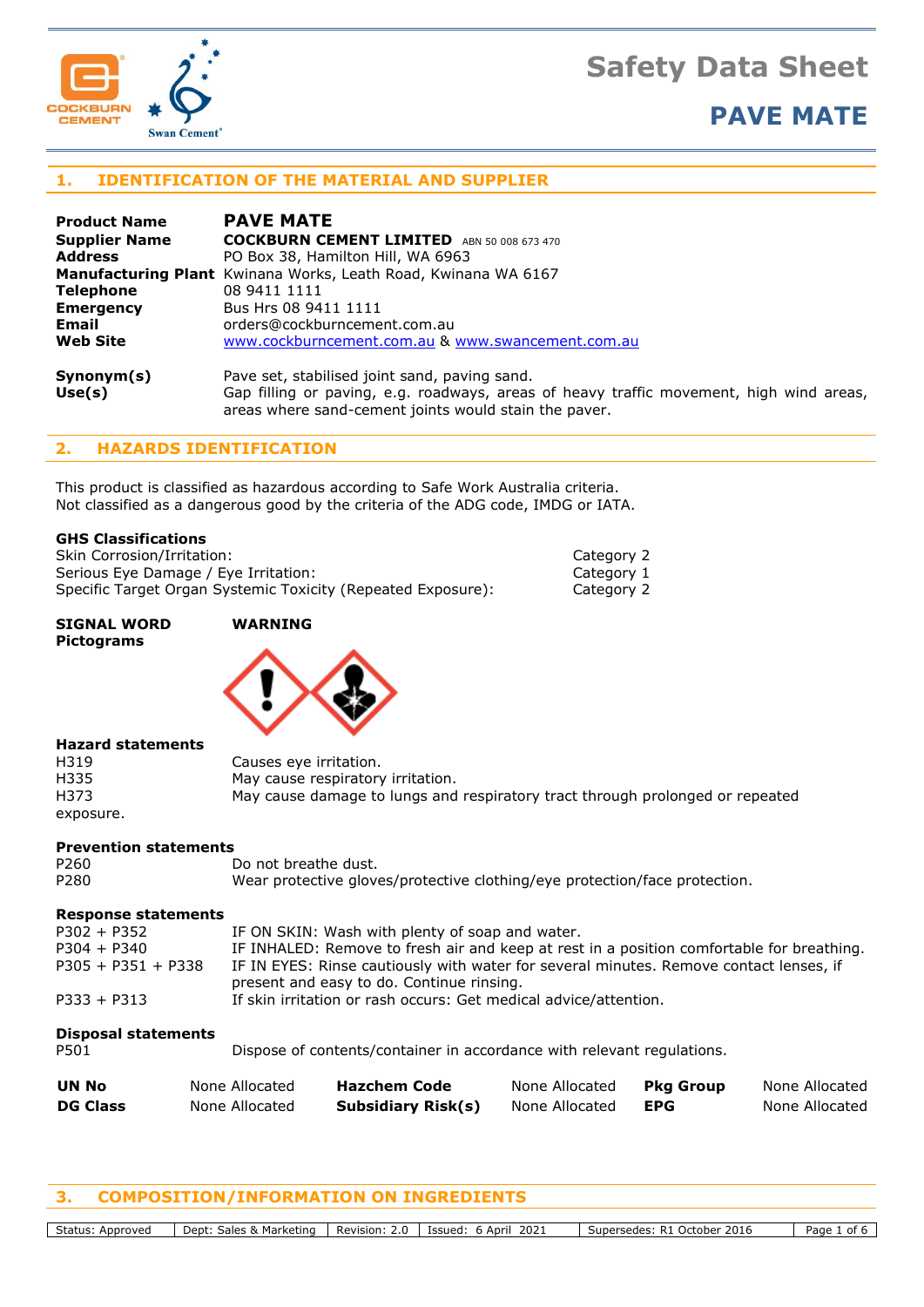

Being a sand based product there is a risk that the 'Respirable Crystalline Quartz' (RCQ) content may be hazardous to human health. While the product is wet and being applied the amount of airborne RCQ will be reduced but it is strongly advised that proper PPE is worn to minimize the possibility of inhalation. Once dry any residues, grinding or strong abrasive forces on the finished product may reintroduce RCQ into the air so caution should be taken.

| Ingredient                  | Formula          | Conc.   | CAS No.                  |
|-----------------------------|------------------|---------|--------------------------|
| CRYSTALLINE SILICA (QUARTZ) | SiO <sub>2</sub> | < 95%   | 14808-60-7               |
| ADDITIVES                   | Not Available    | $< 5\%$ | $\overline{\phantom{0}}$ |

\*Aggregates used may be siliceous.

### **4. FIRST AID MEASURES**

| Eye | Flush thoroughly with flowing water for at least 15 minutes. Seek medical attention if |
|-----|----------------------------------------------------------------------------------------|
|     | symptoms persist.                                                                      |

- **Inhalation** Remove from dusty area to fresh air. If symptoms persist, seek medical attention.
- **Skin** Wash off skin thoroughly with water. A shower may be required.
- **Ingestion** Rinse mouth and lips with water. Do not induce vomiting. Give water to drink to dilute stomach contents. If symptoms persist, seek medical attention.
- **Advice to Doctor** Treat symptomatically.
- **First Aid Facilities** Eye wash station.

#### **Additional Information - Aggravated Medical Conditions**

- **Inhalation** Over exposure resulting from prolonged and repeated inhalation of dust containing crystalline silica can cause bronchitis, silicosis (scarring of the lung.) It may also increase the risk of scleroderma (a disease affecting the connective tissue of the skin, joints, blood vessels and internal organs) and lung cancer. Epidemiological studies have shown that smoking increases the risk of bronchitis, silicosis (scaring of the lung) and lung cancer in persons exposed to crystalline silica.
- **Skin** Prolonged and repeated skin contact may cause abrasions.

#### **5. FIRE FIGHTING**

**Flammability** Non-flammable. Does not support combustion of other materials. **Fire and Explosion** No fire or explosion hazard exists. **Extinguishing** Non-flammable; use suitable extinguishing agent for surrounding fire. **Hazchem Code** None.

#### **6. ACCIDENTAL RELEASE MEASURES**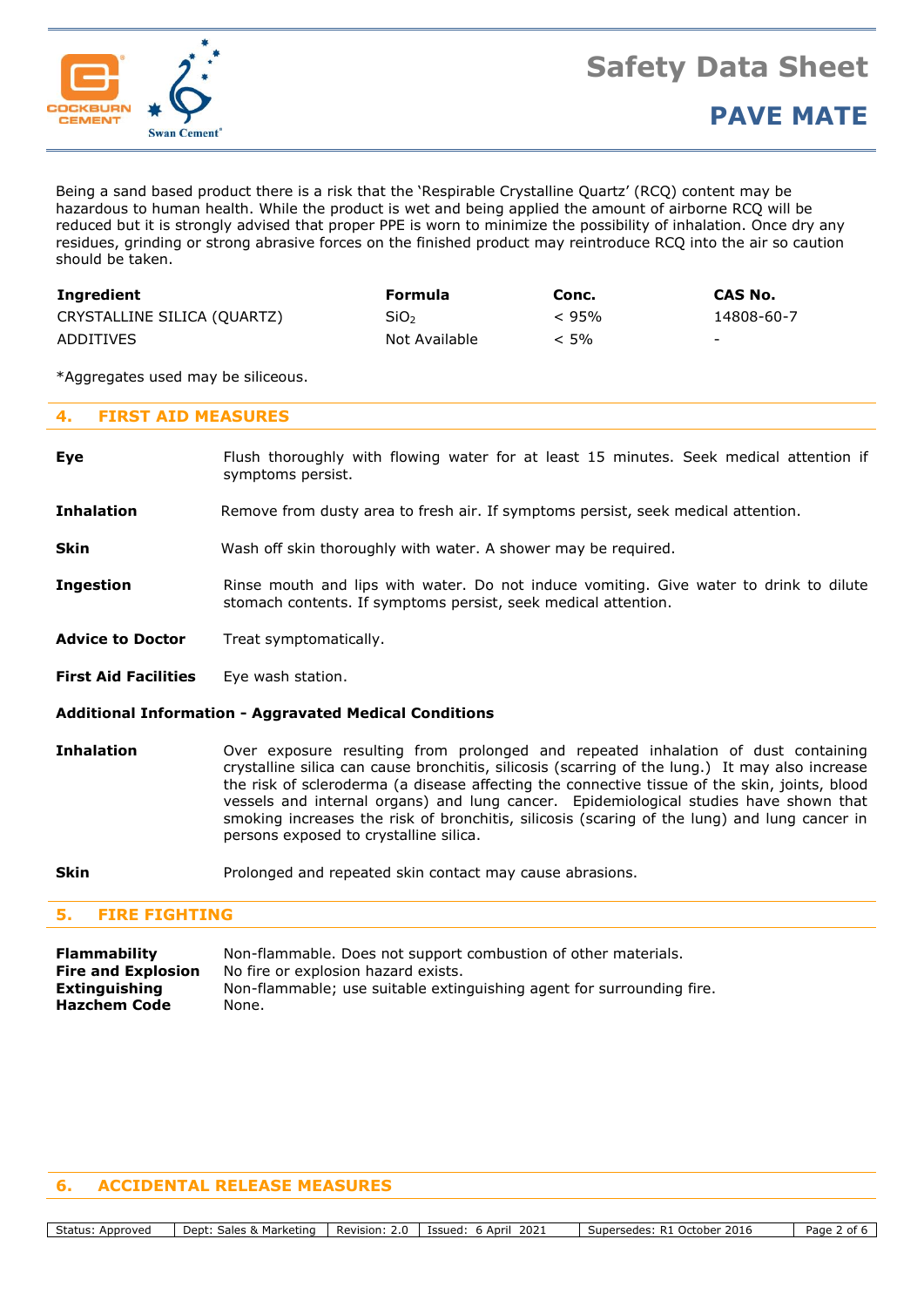

# **Safety Data Sheet**

# **PAVE MATE**

| <b>Spillage</b>                       | Wear dust-proof goggles, PVC/rubber gloves, a Class P2 respirator (where an inhalation<br>risk exists), coveralls and rubber boots. Clear area of all unprotected personnel. Prevent<br>spill entering drains or waterways. Collect and place in sealable containers for disposal or<br>reuse. Avoid generating dust. |  |  |  |
|---------------------------------------|-----------------------------------------------------------------------------------------------------------------------------------------------------------------------------------------------------------------------------------------------------------------------------------------------------------------------|--|--|--|
| <b>Emergency</b><br><b>Procedures</b> | Follow safety requirements for personal protection under Section 8 Exposure<br>Controls/Personal Protection.                                                                                                                                                                                                          |  |  |  |
| 7. HANDLING AND STORAGE               |                                                                                                                                                                                                                                                                                                                       |  |  |  |
|                                       |                                                                                                                                                                                                                                                                                                                       |  |  |  |

#### **Storage** Store off the floor in the original bags in a cool, dry, well ventilated area, removed from excessive moisture and heat. Ensure packages are adequately labelled, protected from physical damage and sealed when not in use.

## **Handling** Pave Mate is supplied in 20 bags. Recognised local safe lifting methods should be used.

Before use carefully read the product label. Use of safe work practices are recommended to avoid eye or skin contact and inhalation. Observe good personal hygiene, including washing hands before eating. Prohibit eating, drinking, and smoking in contaminated areas.

```
Property/ Refer to Section 13.
Environmental
```
## **8. EXPOSURE CONTROLS/PERSONAL PROTECTION**

**Ventilation** Do not inhale dust/powder. Use with adequate ventilation. Where a dust inhalation hazard exists, mechanical extraction ventilation is recommended. Maintain dust levels below the recommended exposure standard.

**Exposure** SILICA, CRYSTALLINE – QUARTZ (14808-60-7) **Standards** ES-TWA: 0.05 mg/m<sup>3</sup> (Respirable Dust). Under Model WHS Law adopted in most Australian jurisdictions.

**PPE** Wear dust-proof goggles and rubber or PVC gloves. Where an inhalation risk exists, wear a Class P2 respirator. If there is potential for prolonged and/or excessive skin contact, wear coveralls. At high dust levels, wear a Class P3 respirator or a Powered Air Purifying Respirator (PAPR) with Class P3 filter.



## **9. PHYSICAL AND CHEMICAL PROPERTIES**

**Evaporation Rate** Not Available **Autoignition** 

**Bulk Density** Dry 1500 to 1700 kg/m<sup>3</sup> **Particle Size** Up to nominal 5 mm **10. STABILITY AND REACTIVITY**

**Odour Specific Gravity Average Approx 2.7 Specific Gravity Average Approx 2.7 pH** Approximately 12 **4 Million Multimedia Approximately 12 Million Multimedia Available Vapour Pressure** Not Available **Flammability** Non Flammable **Non Flammable Vapour Density** Mot Available **Flash Point Flash Point** Not Relevant **Boiling Point** Not Available **Upper Explosion Limit** Not Relevant **Melting Point** Not Available **Lower Explosion Limit** Not Relevant **Temperature** Not Available

**Appearance** Sand Solubility (water) Slight, partislly hardens on mixing with water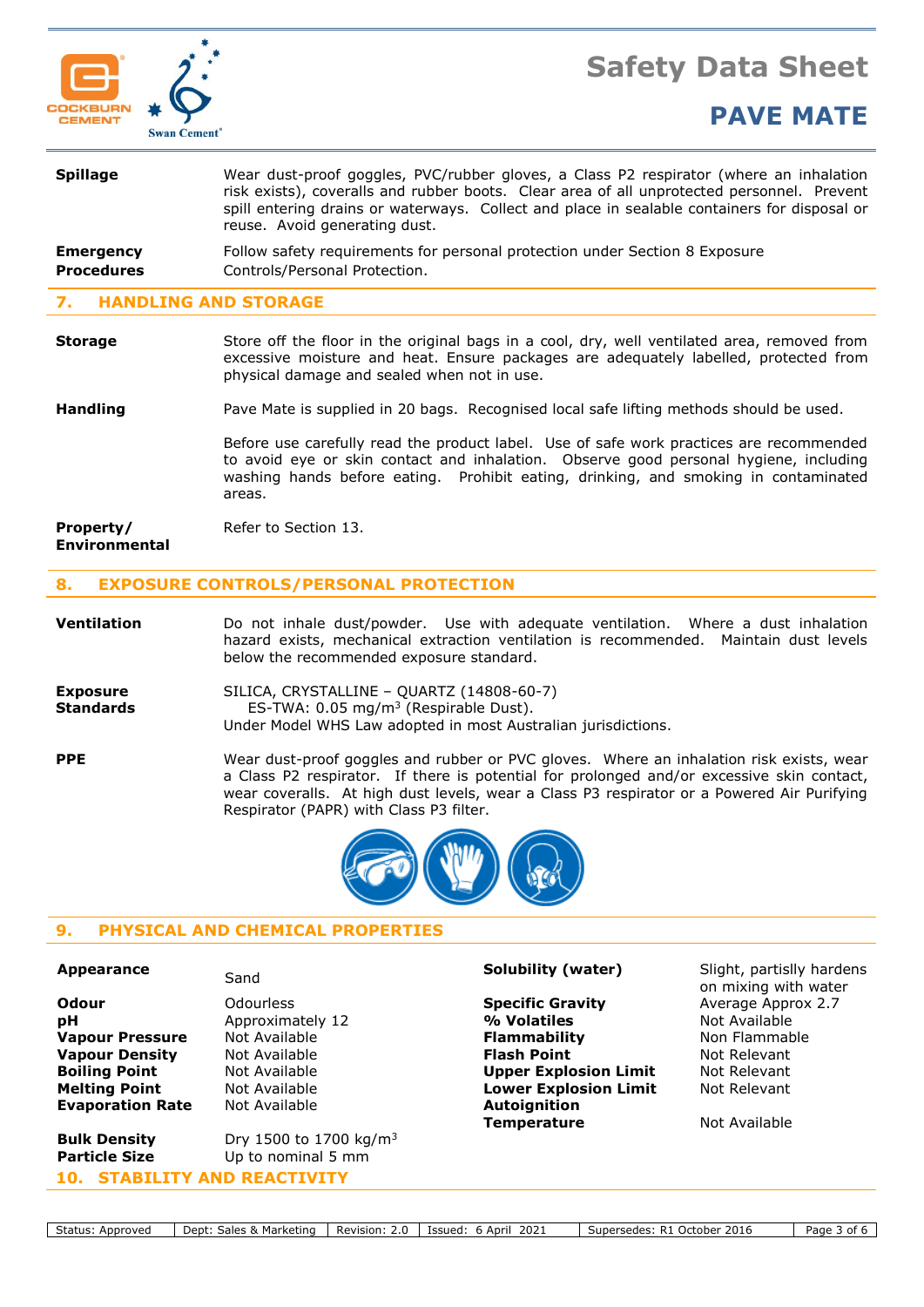



**PAVE MATE**

| <b>Chemical Stability</b>               | Chemically Stable                                                                                    |
|-----------------------------------------|------------------------------------------------------------------------------------------------------|
|                                         | <b>Conditions to Avoid</b> Keep free of moisture                                                     |
| Incompatible                            | Incompatible with oxidising agents (e.g. hypochlorites), ethanol, acids (e.g. hydrofluoric<br>acid). |
| <b>Materials</b>                        | and interhalogens (e.g. chlorine trifluoride). Water contact may increase product.                   |
| <b>Decomposition</b><br><b>Products</b> | Unlikely to evolve toxic gases when heated to decomposition.                                         |

#### **Hazardous Reactions** None

#### **11. TOXICOLOGICAL INFORMATION**

| <b>Acute Toxicity</b> | High chronic toxicity. Associated with prolonged exposure to high dust levels.                                                                                                                                                                |  |  |  |  |
|-----------------------|-----------------------------------------------------------------------------------------------------------------------------------------------------------------------------------------------------------------------------------------------|--|--|--|--|
| Eye                   | Irritant upon contact with dust. Over exposure may result irritation and lacrimation.                                                                                                                                                         |  |  |  |  |
| <b>Inhalation</b>     | Long term exposure can lead to irritation in the nose and throat. Prolonged and repeated<br>inhalation of respirable silica may result in silicosis.                                                                                          |  |  |  |  |
| Skin                  | Irritating to the skin. Prolonged and repeated contact may result in skin rash, abrasions,<br>and dermatitis.                                                                                                                                 |  |  |  |  |
| <b>Ingestion</b>      | This product is biologically inert. However, ingestion may result in gastrointestinal irritation<br>due to the dusts mechanical action.                                                                                                       |  |  |  |  |
| <b>Mutagenicity</b>   | Insufficient data available for this product to classify as a mutagen.                                                                                                                                                                        |  |  |  |  |
| Carcinogenicity       | Pave Mate is not classified as a carcinogen by NOHSC. Crystalline silica is classified as<br>carcinogenic to humans (IARC Group 1), however due to low levels present and product<br>application, the criteria for classification is not met. |  |  |  |  |

#### **12. ECOLOGICAL INFORMATION**

**Environment** Limited ecotoxicity data was available for this product at the time this report was prepared. Ensure appropriate measures are taken to prevent this product from entering the environment.

#### **13. DISPOSAL CONSIDERATIONS**

Waste Disposal Reuse or recycle where possible. Alternatively, ensure product is covered with moist soil to prevent dust generation and dispose of to an approved landfill site. Contact the manufacturer for additional information.

Legislation **Dispose of in accordance with relevant local legislation. Keep out of sewer and stormwater** drains.

### **14. TRANSPORT INFORMATION**

Not classified as a dangerous good by the criteria of the ADG Code.

| Status:<br>Approved | Marketing<br>$\therefore$ sales $\frac{8}{2}$<br>Dept: | Revision:<br>. . U | 202.<br>Issued:<br>April | $\cdot$ 2016<br>- R1<br>October<br>Supersedes: ' | Page<br>$\sim$<br>ו טי |
|---------------------|--------------------------------------------------------|--------------------|--------------------------|--------------------------------------------------|------------------------|
|---------------------|--------------------------------------------------------|--------------------|--------------------------|--------------------------------------------------|------------------------|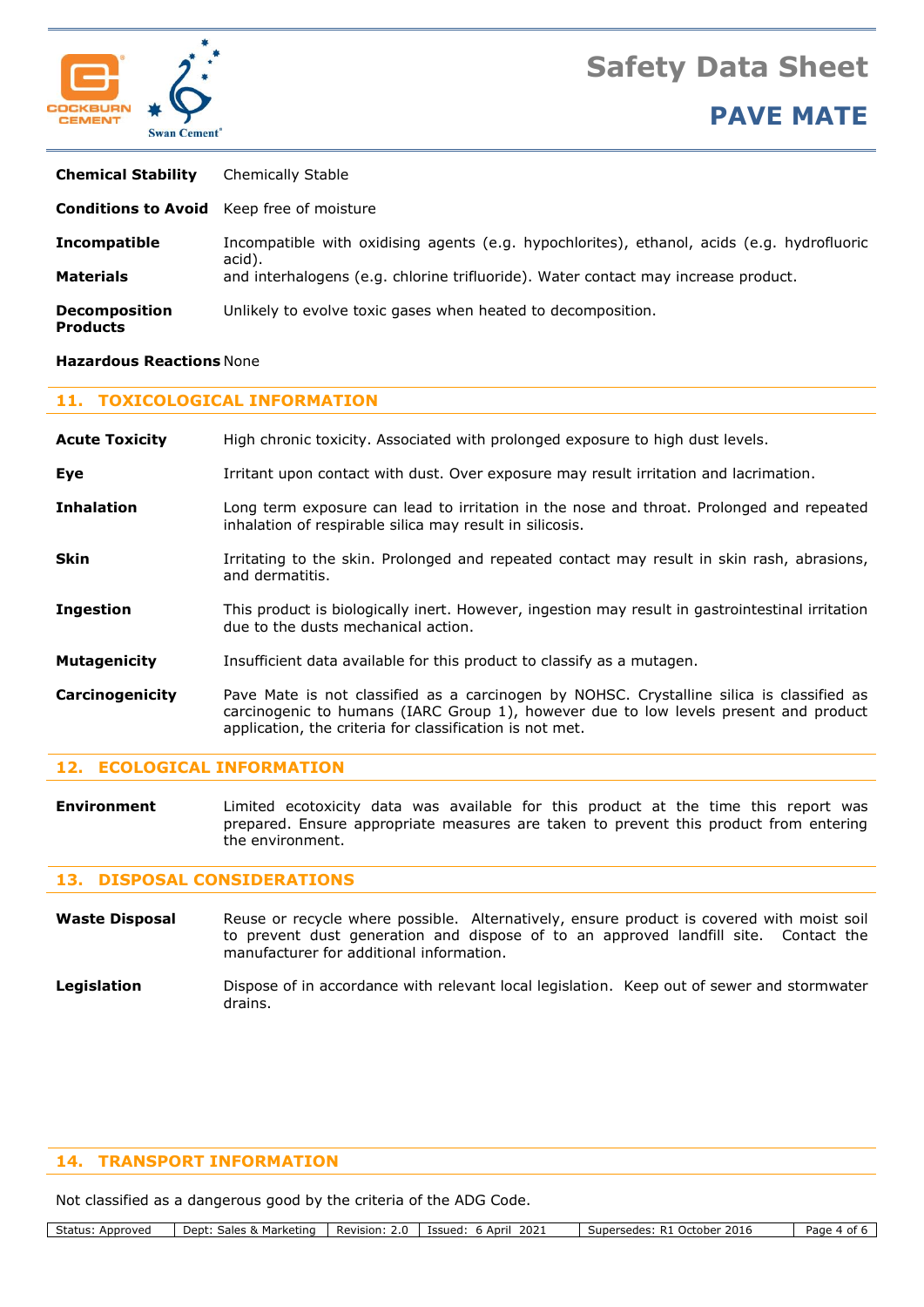

Drivers of trucks transporting bagged product should ensure that the bags are properly restrained.

### **IATA (INTERNATIONAL AIR TRANSPORT ASSOCIATION)**

| <b>Shipping Name</b> | None Allocated |                     |                |                  |                |
|----------------------|----------------|---------------------|----------------|------------------|----------------|
| UN No                | None Allocated | <b>Hazchem Code</b> | None Allocated | <b>Pka Group</b> | None Allocated |
| <b>DG Class</b>      | None Allocated | Subsidiary Risk(s)  | None Allocated | <b>EPG</b>       | None Allocated |

### **15. REGULATORY INFORMATION**

| <b>Poison</b>   | A poison schedule number has not been allocated to this product using the criteria in the |
|-----------------|-------------------------------------------------------------------------------------------|
| <b>Schedule</b> | Standard for the Uniform Scheduling of Drugs and Poisons (SUSDP).                         |
| <b>AICS</b>     | All chemicals listed on the Australian Inventory of Chemical Substances (AICS).           |

#### **16. OTHER INFORMATION**

**Additional** IARC – GROUP 1 – PROVEN HUMAN CARCINOGEN. This product contains an ingredient for **Information** which there is sufficient evidence to have been classified by the International Agency for Research into Cancer as a human carcinogen. The use of products known to be human carcinogens should be strictly monitored and controlled.

> RESPIRATORS: In general, the use of respirators should be limited and engineering controls employed to avoid exposure. If respiratory equipment must be worn ensure correct respirator selection and training is undertaken. Remember that some respirators may be extremely uncomfortable when used for long periods. The use of air powered or air supplied respirators should be considered where prolonged or repeated use is necessary.

> PERSONAL PROTECTIVE EQUIPMENT GUIDELINES: The Recommendation for protective equipment contained within this SDS report is provided as a guide only. Factors such as method of application, working environment, quantity used, product concentration and the availability of engineering controls should be considered before final selection of personal protective equipment is made.

> HEALTH EFFECTS FROM EXPOSURE: It should be noted that the effects from exposure to this product will depend on several factors including: frequency and duration of use; quantity used; effectiveness of control measures; protective equipment used and method of application. Given that it is impractical to prepare an SDS report which would encompass all possible scenarios, it is anticipated that users will assess the risks and apply control methods where appropriate.

**ABBREVIATIONS**: mg/m<sup>3</sup> – Milligrams per cubic metre ppm – Parts Per Million ES-TWA – Exposure Standard - Time Weighted Average CNS – Central Nervous System NOS – Not Otherwise Specified  $pH$  – relates to hydrogen ion concentration – this value will relate to a scale of 0 – 14, where 0 is highly acidic and 14 is highly alkaline. CAS# - Chemical Abstract Service Number – used to uniquely identify chemical compounds. IARC – International Agency for Research on Cancer.

**Report Status** This document has been compiled by Cockburn Cement Limited the manufacturer of the product and serves as the manufacturer's Safety Data Sheet.

> While the information in this Safety Data Sheet has been prepared in good faith, Cockburn Cement Limited does not warrant that the information is accurate, complete, or up to date.